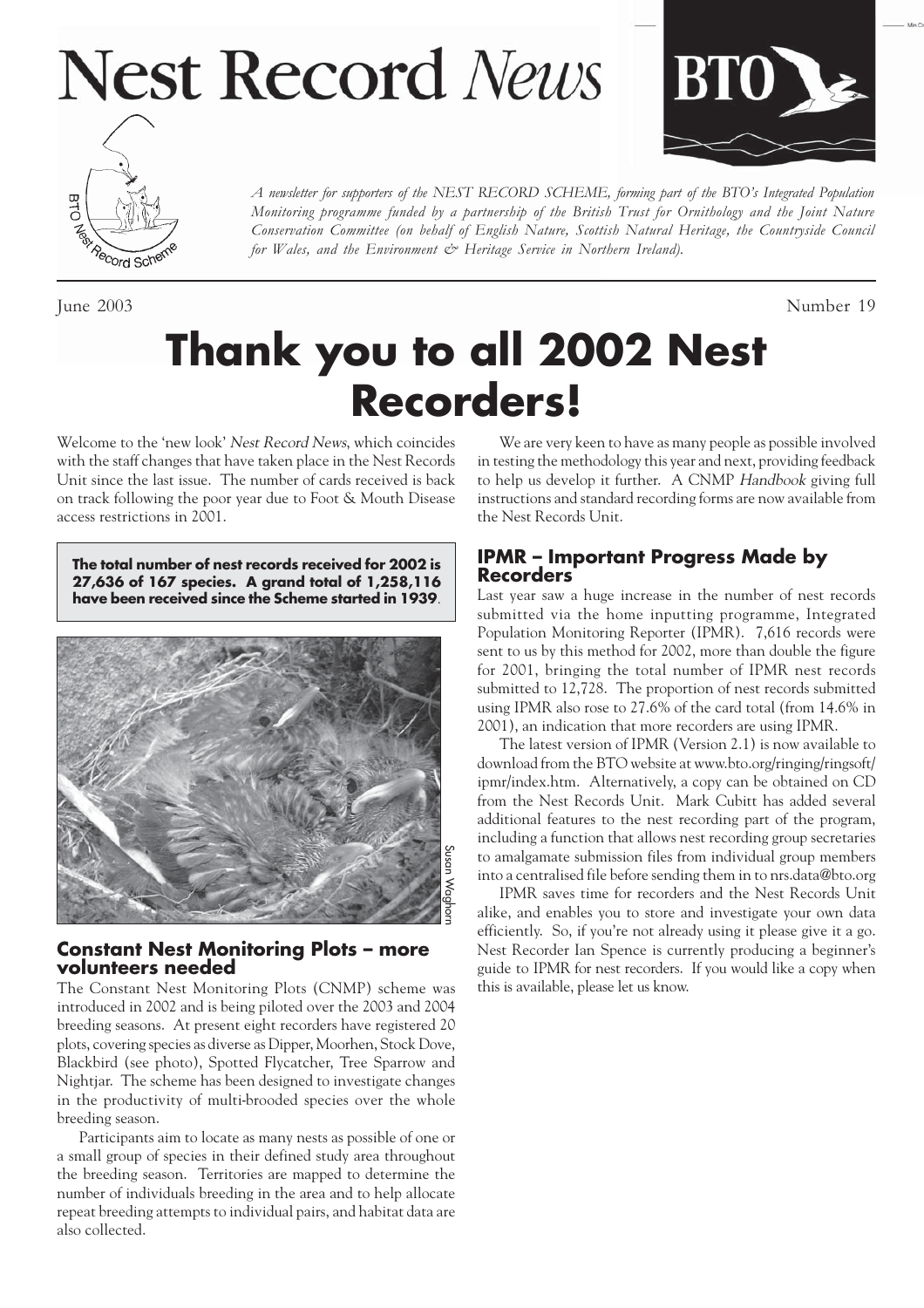# **Nest Record News No. 19, June 2003**

#### **Introduction**

Since taking over as Nest Records Officer in January 2003, I have certainly had my work cut out for me! Acknowledging 2002 cards, sending out replacements and card counting have been the main priorities. By the time you read this I will be preparing the cards for inputting by our data processing agency. Once these have been returned, a number of checks have to be run on the data before the analysis can begin. Then, before you know it, the 2003 cards will start coming in!

As many of you will know, I've been a part of the Nest Records Unit since 1997, initially working with Caroline Dudley, so I have corresponded with a number of you already. One of the jobs I've been responsible for in recent years has been the computerising of past data (particularly the old 'green' cards). The nest recorders in the 1960s just could not have foreseen how invaluable their data would be for recent studies looking into declines of House Sparrow and other species.

A huge THANK YOU once again to all our 2002 nest recorders. Without your efforts the BTO would not be able to provide such a vital barometer to monitor the health of the nation's birds. Your input is very much appreciated. I apologise if any of you experienced poor feedback last year. Hopefully, this problem is now a thing of the past.

Thank you to the contributors to the articles that are featured in this issue of Nest Record News. If you have any queries or suggestions about the Scheme (or short articles suitable for the next edition of NRN) I would be very pleased to hear from you. Many thanks again for your records. Enjoy your nest recording!

#### Peter Beaven Nest Records Officer (nest.records@bto.org)

Nest Record News is sent free to all participants of the BTO Nest Record Scheme. To request further copies or obtain a 'Starter Pack', please contact the Nest Records Officer (address on back page).

# **Contents**

#### **Monthly temperature and precipitation data for England and Wales obtained from the Climate Research Unit website (www.cru.uea.ac.uk/cru/data).**

|           |           | Central England Temperature (°C) |      | England & Wales Precipitation (mm) |      |      |  |
|-----------|-----------|----------------------------------|------|------------------------------------|------|------|--|
| Month     | 1960-1990 | 2001                             | 2002 | 1960-1990                          | 2001 | 2002 |  |
| January   | 3.8       | 3.2                              | 5.4  | 91                                 | 84   | 87   |  |
| February  | 3.8       | 4.4                              | 7.0  | 65                                 | 105  | 115  |  |
| March     | 5.7       | 5.2                              | 7.6  | 74                                 | 108  | 53   |  |
| April     | 7.9       | 7.7                              | 9.3  | 61                                 | 100  | 48   |  |
| May       | 11.2      | 12.6                             | 11.8 | 65                                 | 42   | 81   |  |
| June      | 14.1      | 14.3                             | 14.4 | 65                                 | 44   | 57   |  |
| July      | 16.1      | 17.2                             | 16.0 | 62                                 | 73   | 93   |  |
| August    | 15.8      | 16.9                             | 17.0 | 77                                 | 86   | 76   |  |
| September | 13.6      | 13.4                             | 14.4 | 78                                 | 83   | 41   |  |
| October   | 10.6      | 13.3                             | 10.0 | 87                                 | 135  | 144  |  |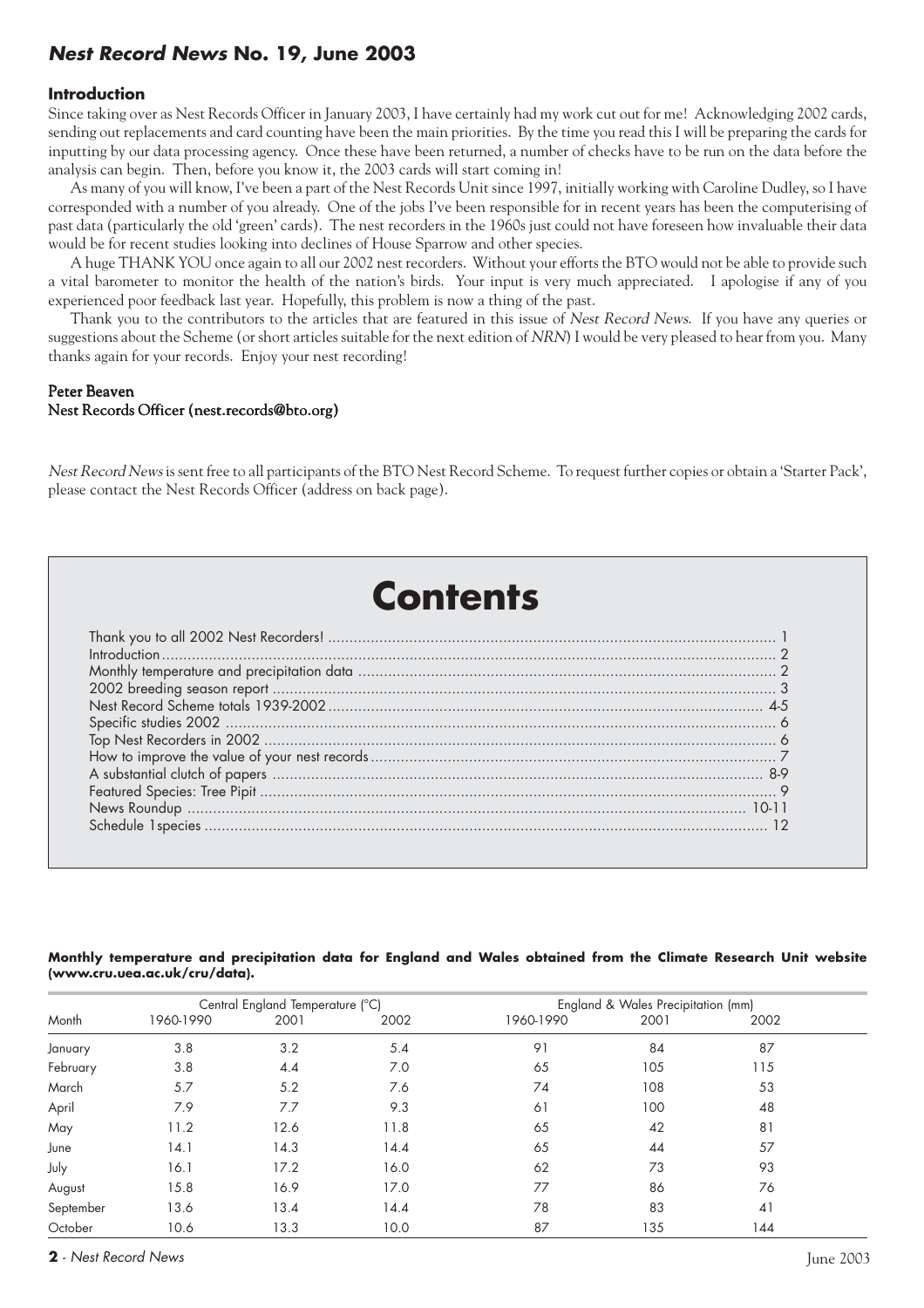# **2002 breeding season report**

As ever, extremes of weather strongly affected breeding success, but many found a general improvement over 2001, which will soon be quantified as the fieldwork results are analysed. The table opposite summarises monthly temperatures and precipitation data for 2002.

New Year 2002 did not get off to a good start with temperatures plunging to -13°C (Highlands) on 2 January. Mid-month, the UK was battered by a succession of vigorous troughs and deep depressions. 'Spring-like' spells during this period contributed to the mildest January since 1992 and prompted some premature nest building and egg laying. Feral Pigeon and Collared Dove made early breeding attempts, and free-flying broods of Blackbird (Bideford, Liverpool), Song Thrush (Bedford, Chester) and Woodpigeon (several sites) were also noted.

### **Early spring heat spurs on wildfowl and thrushes**

Frequent gales marked a surprisingly warm and damp February, the wettest since 1990. Early nesting activity was further boosted by temperatures approaching 15°C on many days. By the month's end, 18 species had been reported to the BTO with active nests. Cases of egg laying by Grey Heron, Mallard, Egyptian Goose, doves and thrushes are not too unusual, especially in the warmer Home Counties. More surprising were the reports of well-grown or fledged broods of Robin (Leicester), Starling (Cornwall, Coleraine) and Pheasant (Devon), though most were within the protected frost-free environs of valley hamlets or suburbia, aided by supplementary feeding. Mid-month saw many auks, Gannet and Fulmar returning to colony ledges, while Lapwing, Ringed Plover and Curlew displayed at traditional inland haunts.

The first week of March saw further breeding activity, with clutches started by Peregrine (Gwent), Raven (Denbigh), Rook (Bucks) and Wren (Surrey). Warm southerly airflows mid-month caused temperatures to top 17°C in the south, prompting a surge of egg laying among grebes, dabbling duck, Robin and thrushes. Among the species for which unusually early breeding attempts were reported were Canada Goose (Surrey), Dipper (Gwynedd), Woodlark (Dorset) and Stonechat (New Forest). All was not rosy however: severe gales at times rocked treetop nesting Grey Heron, Cormorant, corvids and Mistle Thrush.

### **Tits and warblers slow to prosper in changeable conditions**

Early breeding promise was further enhanced by the sunniest April since 1987. As temperatures climbed to 25°C mid-month, families of Grey Heron, Egyptian Goose, Woodcock and Dipper vacated nests, helping to erase memories of the somewhat unproductive, cool April of 2001. From late April vigorous Atlantic fronts brought blustery showers and localised downpours, affecting nesting raptors, doves and finches. The strong winds, combined with unusually high tides, destroyed the first clutches of many waders, Meadow Pipit and Reed Bunting nesting on coastal saltmarshes. The relatively dull, damp weather extended over into May, making foraging for caterpillars a challenging task for parent tits, Nuthatch and spotted woodpeckers. Fortunately, frosts were rare, with most days averaging 14-18°C, helping many resident insectivorous birds.

Summer migrants filtered through erratically, helped by warm southerly airflows in mid May and early June. The unsettled, changeable conditions spilled over into a contrary June, very wet in parts, with lengthy thundery downpours. Flash flooding led to swamped nests of Sand Martin, Kingfisher and waders and saturated broods of Mute Swan, Hen Harrier, Red Kite, Nightjar and chats. Hot humid spells during the first half of June prompted a surge in nest building and egg-laying by Swallow, martins, scrub and Acrocephalus warblers. Tits and Pied Flycatcher suffered partial and complete brood losses during periods of lashing rain, but repeat layings were frequent. Northern conifer forests and a few gardens buzzed with the sound of Siskin families, while Redpoll started to be found in farm scrub and hedges.

### **Exotic stars add colour to an improved breeding season**

July remained unsettled. Aerial insects were at a premium in the cool period at the beginning of the month. Many hirundines and warblers raised smaller than average broods. Study populations of Guillemot (Shetland), Lapwing (Bucks) and Spotted Flycatcher (Dorset) fell victim to heavy predation by Great Skua, mink and weasel respectively. The verdant legacy of a very damp summer (the wettest May-July since 1960) was a mixed blessing. Checking nestboxes in luxuriant vegetation became an arduous task. However, plentiful invertebrates in soil and canopy helped many Little Owl, Blackbird, Great Tit and Pied Flycatcher to rear late, if often small, broods by the close of July.

Mini heatwaves during August courtesy of hot subtropical air brought torrential damaging deluges from fierce electrical storms. Open-nesting waterfowl, pipits, finches and buntings endured localised heavy losses. Nonetheless, ongoing Indian summer heat extended into September (the sunniest since 1991), which enabled Great Crested Grebe, Moorhen, Reed Warbler, Greenfinch and Tree Sparrow to raise second broods.

Nest recorders were well placed to help quantify some interesting status changes during 2002. Encouragingly, Marsh Harrier, Little Egret, Cetti's Warbler and Woodlark extended further the northern and western limits of their breeding ranges. Small-scale increases among Black-throated Diver, Bittern and Corncrake records were added bonuses. Interestingly, populations of recolonist and resurgent raptors, notably Red Kite, Osprey and Peregrine, enjoyed mixed and modest breeding success, in part at least due to weather-related losses. Following the enforced 'gap year' (due to the F&M restrictions), many nest recorders expressed concerns over the declines among study populations of summer visitors such as Cuckoo, Wood Warbler and Tree Pipit (widely), Yellow Wagtail, Willow Warbler and Whinchat (on a local scale).

The year added to worries over the potential impact of global warming on breeding success. Observers scattered throughout the UK provided contrasting comments: 'improved nestbox occupancy by tits and Pied Flycatcher a bonus' (Devon), 'gulls, Lapwing, pipits and Reed Bunting repeated well after spring washout' (Merseyside), 'Great Tit, Little Owl and Reed Warbler re-lay with success' (Bucks), 'successive garden broods of Robin and Siskin a surprise'(Durham) and 'terns, Kittiwake and auk young starved by sand-eel shortage' (Shetland).

The year was enhanced by several 'flagship' rare bird success stories. The first of these was a pair of Bee-eaters at Middleham Quarry (Co Durham). Two young survived from a clutch of five eggs, only the second successful UK nesting attempt, the previous one being in Sussex in 1955. Finally, a pair of wild Chough in Cornwall, considered from arrival pattern and nesting habits to be from Brittany, was the first breeding record for the county since 1952.

#### David Glue (BTO Research Biologist)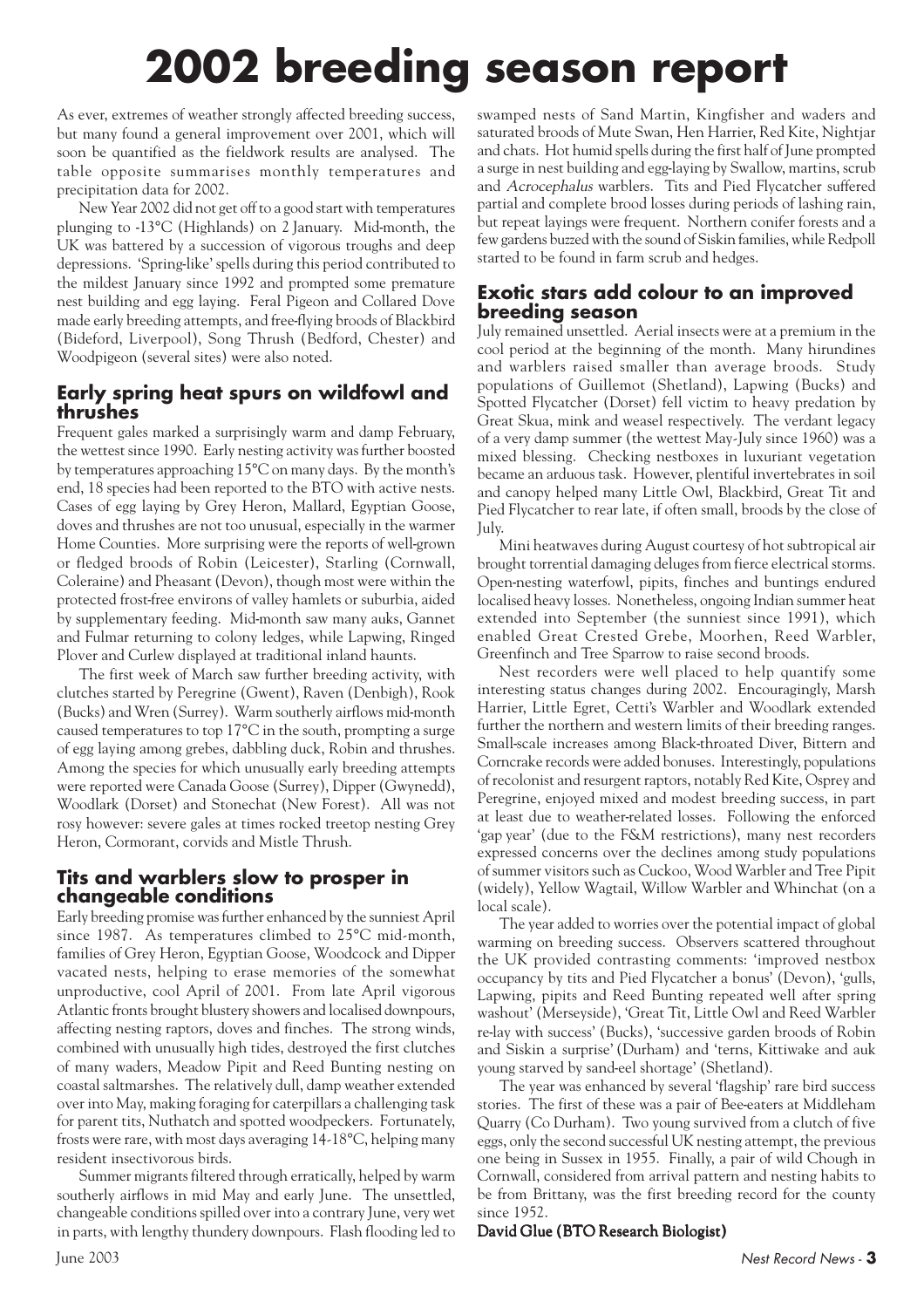# **Nest Record Scheme totals 1939-2002**

| <b>Species</b>                              | Code                         | 2001                     | 2002           | <b>TOTAL</b>   | <b>Species</b>                      | Code         | 2001                     | 2002         | <b>TOTAL</b>             |
|---------------------------------------------|------------------------------|--------------------------|----------------|----------------|-------------------------------------|--------------|--------------------------|--------------|--------------------------|
| Red-throated Diver <sup>®</sup>             | <b>RETDI</b>                 | 9                        | 15             | 2354           | <b>Hobby</b> <sup>®</sup>           | <b>HOBBY</b> | 34                       | 36           | 830                      |
| <b>Black-throated Diver</b>                 | <b>BLTDI</b>                 | 2                        | 3              | 216            | Peregrine <sup>®</sup>              | <b>PEREG</b> | 63                       | 104          | 2793                     |
| Little Grebe                                | <b>LITGR</b>                 | 45                       | 59             | 2474           | <b>Red Grouse</b>                   | <b>REDGR</b> |                          | 5            | 843                      |
| Great-crested Grebe                         | <b>GRCGR</b>                 | 52                       | 52             | 3726           | Ptarmigan                           | <b>PTARM</b> |                          |              | 131                      |
| Red-necked Grebe                            | <b>RENGR</b>                 |                          |                | $\mathbf{1}$   | <b>Black Grouse</b>                 | <b>BLAGR</b> | 1                        |              | 79                       |
| Slavonian Grebe                             | <b>SLAGR</b>                 | $\overline{2}$           |                | 189            | Capercaillie                        | CAPER        |                          | 2            | 85                       |
| <b>Black-necked Grebe</b>                   | <b>BLNGR</b>                 |                          |                | 30             | Red-legged Partridge                | RELPA        | 3                        | $\mathbf{1}$ | 464                      |
| Fulmar                                      | <b>FULMA</b>                 | 155                      | 155            | 6589           | Chukar                              | <b>CHUKA</b> | 1                        |              |                          |
| Manx Shearwater                             | <b>MANSH</b>                 | 57                       | 58             | 453            | Grey Partridge                      | <b>GREPA</b> | $\overline{\mathcal{A}}$ | 5            | 851                      |
| Leach's Petrel                              | LEAPE                        |                          |                | $\overline{7}$ | Quail                               | QUAIL        |                          |              | 16                       |
| Storm Petrel                                | <b>STOPE</b>                 |                          |                | 92             | Pheasant                            | PHEAS        | 22                       | 9            | 2179                     |
| Gannet                                      | <b>GANNE</b>                 |                          |                | 33             | Golden Pheasant                     | <b>GOLPH</b> | 6                        |              |                          |
| Cormorant                                   | CORMO                        | 37                       | 83             | 2042           | Lady Amherst's Pheasant             | LAAPH        | $\mathbf{1}$             |              |                          |
| Shag                                        | SHAG.                        | 683                      | 616            | 12927          | Water Rail                          | <b>WATRA</b> | 7                        | $\mathbf{2}$ | 100                      |
| <b>Bittern</b>                              | <b>BITTE</b>                 |                          |                | 39             | Corncrake                           | <b>CORNC</b> |                          |              | 31                       |
| Night Heron                                 | <b>NIGHE</b>                 |                          |                | 3              | Moorhen                             | <b>MOORH</b> | 290                      | 301          | 22714                    |
| Little Egret                                | <b>LITEG</b>                 | $\overline{7}$           | 19             | 26             | Coot                                | COOT.        | 364                      | 389          | 17591                    |
| <b>Grey Heron</b>                           | <b>GREHE</b>                 | 106                      | 234            | 7271           | Oystercatcher                       | <b>OYSTE</b> | 178                      | 260          | 15909                    |
| Spoonbill                                   | <b>SPOON</b>                 |                          |                | $\overline{2}$ | <b>Black-winged Stilt</b>           | <b>BLWST</b> |                          |              | $\overline{2}$           |
| Mute Swan <sup>®</sup>                      | <b>MUTSW</b>                 | 105                      | 120            | 5986           | Avocet                              | <b>AVOCE</b> | 3                        | 45           | 697                      |
| Whooper Swan                                | <b>WHOSW</b>                 |                          | $\overline{2}$ | 19             | Stone Curlew                        | <b>STOCU</b> |                          | 4            | 435                      |
| <b>Bar-headed Goose</b>                     | <b>BAHGO</b>                 | 1                        |                | $\mathfrak{S}$ | Little Ringed Plover                | LIRPL        | 63                       | 73           | 2237                     |
| Greylag Goose                               | <b>GREGO</b>                 | 19                       | 24             | 718            | <b>Ringed Plover</b>                | <b>RINPL</b> | 176                      | 163          | 9686                     |
| Snow Goose                                  | <b>SNOGO</b>                 | 8                        |                |                | Kentish Plover                      | <b>KENPL</b> |                          |              | 19                       |
| <b>Barnacle Goose</b>                       | <b>BARGO</b>                 | 5                        | $\overline{2}$ | 51             | Dotterel                            | <b>DOTTE</b> | -1                       |              | 256                      |
| Canada Goose                                | CANGO                        | 140                      | 116            | 3944           | Golden Plover <sup>®</sup>          | <b>GOLPL</b> | ı                        | 8            | 894                      |
| <b>Egyptian Goose</b>                       | <b>EGYGO</b>                 | 5                        | 3              | 97             | Lapwing                             | <b>LAPWI</b> | 137                      | 354          | 25660                    |
| Shelduck                                    | SHELD                        | 1                        | 1              | 318            | Temminck's Stint                    | <b>TEMST</b> |                          |              |                          |
| Ruddy Shelduck                              | <b>RUDSH</b>                 |                          |                | $\overline{2}$ | Purple Sandpiper                    | <b>PURSA</b> |                          |              | $\overline{4}$           |
| Mandarin                                    | <b>MANDA</b>                 | 5                        | 11             | 441            | Dunlin                              | <b>DUNLI</b> |                          | 3            | 561                      |
| Wigeon                                      | <b>WIGEO</b>                 |                          |                | 185            | Ruff                                | RUFF.        |                          |              | $\overline{\mathcal{A}}$ |
| Gadwall                                     | <b>GADWA</b>                 | $\overline{\mathcal{A}}$ | 11             | 158            | Common Snipe <sup>®</sup>           | <b>SNIPE</b> | 11                       | 9            | 1761                     |
| Teal                                        | TEAL.                        | 1                        | $\mathbf{1}$   | 229            | Woodcock                            | <b>WOODC</b> | 6                        | 4            | 651                      |
| Mallard                                     | <b>MALLA</b>                 | 105                      | 142            | 8846           | <b>Black-tailed Godwit</b>          | <b>BLTGO</b> | 5                        | 1            | 36                       |
| Pintail                                     | <b>PINTA</b>                 |                          |                | 23             | Whimbrel                            | <b>WHIMB</b> |                          |              | 60                       |
| Garganey                                    | <b>GARGA</b>                 |                          |                | 9              | <b>Curlew®</b>                      | <b>CURLE</b> | 6                        | 22           | 2975                     |
| Shoveler                                    | <b>SHOVE</b>                 | $\mathbf{1}$             | 1              | 187            | <b>Redshank</b> <sup>o</sup>        | <b>REDSH</b> | 74                       | 134          | 2903                     |
| Red-crested Pochard                         | <b>RECPO</b>                 |                          | 1              | 1              | Greenshank                          | <b>GRESH</b> | $\mathbf{1}$             |              | 164                      |
| Pochard                                     | <b>POCHA</b>                 | 9                        | 16             | 180            | Wood Sandpiper                      | <b>WOOSA</b> |                          |              | 2                        |
| <b>Tufted Duck</b>                          | <b>TUFDU</b>                 | 11                       | 18             | 1269           | Common Sandpiper <sup>®</sup>       | <b>COMSA</b> | 9                        | 17           | 1523                     |
| Scaup                                       | <b>SCAUP</b>                 |                          |                | $\mathbf{1}$   | Red-necked Phalarope                | <b>RENPH</b> |                          |              | 167                      |
| Eider                                       | <b>EIDER</b>                 | 545                      | 600            | 8141           | Arctic Skua                         | <b>ARCSK</b> |                          |              | 368                      |
| Common Scoter                               | COMSC                        |                          |                | 43             | Great Skua                          | <b>GRESK</b> |                          |              | 406                      |
| Goldeneye                                   | <b>GOLDE</b>                 | 1                        | 2              | 218            | Little Gull                         | LITGU        |                          |              | 3                        |
| Red-breasted Merganser                      | REBME                        | 1                        | $\overline{c}$ | 280            | <b>Black-headed Gull</b>            | <b>BLHGU</b> | 4                        | 52           | 9699                     |
| Goosander                                   | GOOSA                        | 2                        | 3              | 294            | Mediterranean Gull                  | <b>MEDGU</b> |                          |              | 18                       |
| <b>Ruddy Duck</b>                           | <b>RUDDU</b>                 | $\overline{4}$           | 13             | 160            | Common Gull                         | <b>COMGU</b> | 15                       | 45           | 5263                     |
| Honey Buzzard                               | <b>HONBU</b>                 | 10                       | 10             | 73             | Lesser Black-backed Gull            | <b>LBBGU</b> | 13                       | 8            | 4600                     |
| Red Kite                                    | <b>REDKI</b>                 | 15                       | 26             | 98             | Herring Gull                        | <b>HERGU</b> | 42                       | 41           | 7186                     |
| Marsh Harrier                               | <b>MARHA</b>                 | 8                        | $\overline{7}$ | 80             | Greater Black-backed Gull           | <b>GBBGU</b> | 17                       | 8            | 3460                     |
| Hen Harrier <sup>®</sup>                    | <b>HENHA</b>                 | 35                       | 31             | 1678           | Kittiwake                           | <b>KITTI</b> | 846                      | 783          | 14769                    |
| Pallid Harrier                              | PALHA                        |                          |                | -1             | Lesser Crested Tern                 | <b>LECTE</b> |                          |              | 5                        |
| Montagu's Harrier                           | <b>MONHA</b>                 |                          |                | 53             | Sandwich Tern                       | SANTE        |                          |              | 1813                     |
| Goshawk                                     | <b>GOSHA</b>                 | 40                       | 66             | 849            | Roseate Tern                        | <b>ROSTE</b> | 44                       |              | 837                      |
| Sparrowhawk <sup>®</sup>                    | <b>SPARR</b>                 | 47                       | 42             | 5340           | Common Tern                         | <b>COMTE</b> | 200                      | 228          | 6971                     |
| <b>Common Buzzard</b>                       | <b>BUZZA</b>                 | 153                      | 249            | 5843           | Arctic Tern                         | <b>ARCTE</b> | 462                      | 451          | 10286                    |
| Golden Eagle                                | <b>GOLEA</b>                 | 12                       | 17             | 545            | Little Tern                         | <b>LITTE</b> | 214                      | 107          | 6098                     |
| Osprey                                      | OSPRE                        |                          | $\overline{2}$ | 74             | Guillemot                           | <b>GUILL</b> |                          |              | 1111                     |
| <b>Kestrel</b><br><b>Merlin<sup>®</sup></b> | <b>KESTR</b><br><b>MERLI</b> | 117<br>44                | 166<br>103     | 7472<br>3470   | Razorbill<br><b>Black Guillemot</b> | <b>RAZOR</b> | 59                       | 25<br>30     | 1312<br>1554             |
|                                             |                              |                          |                |                |                                     | <b>BLAGU</b> | 33                       |              |                          |
| 4 - Nest Record News                        |                              |                          |                |                |                                     |              |                          |              | June 2003                |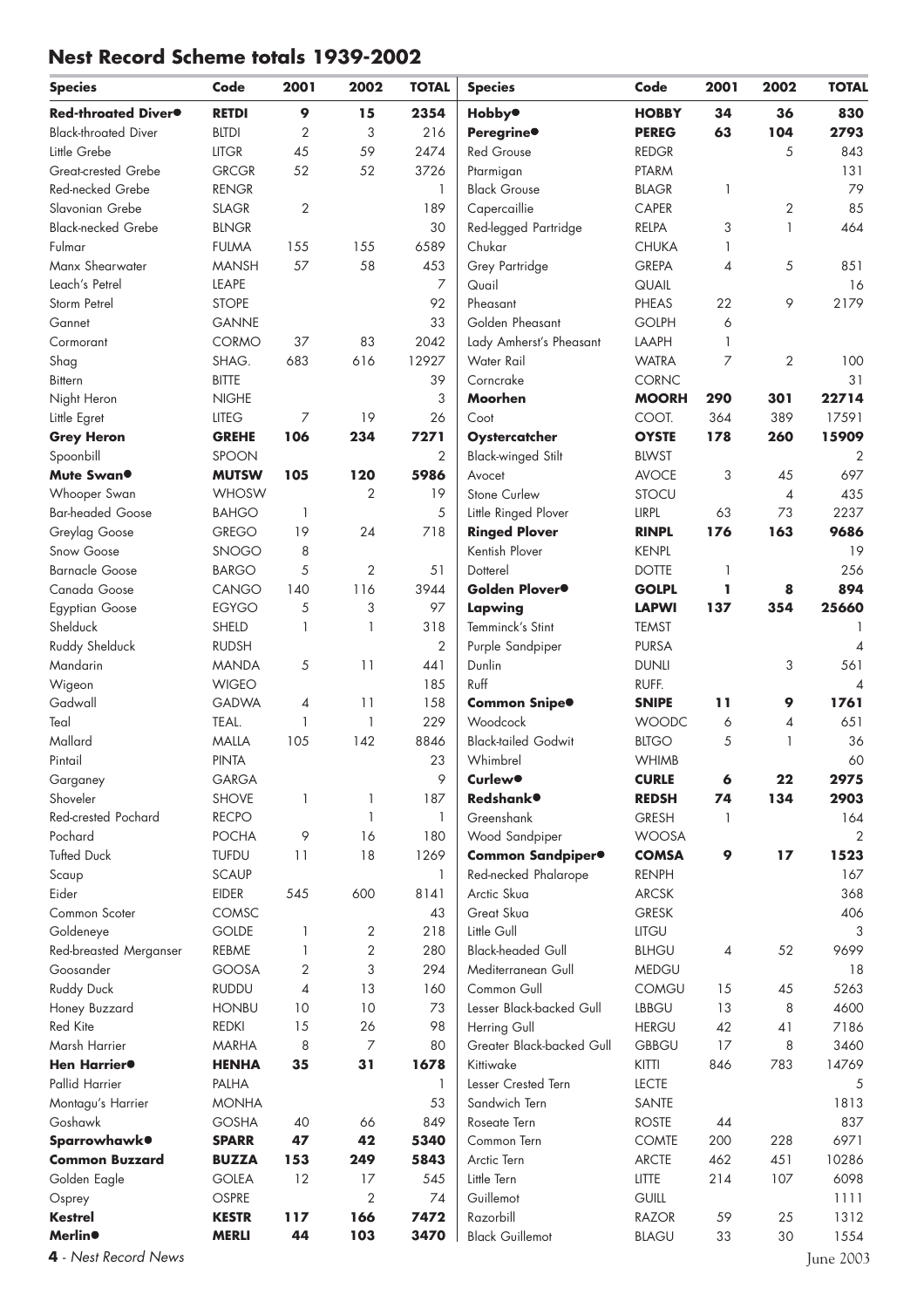| <b>Species</b>                                         | Code                         | 2001         | 2002           | <b>TOTAL</b>   | <b>Species</b>                         | Code                         | 2001           | 2002         | <b>TOTAL</b>     |
|--------------------------------------------------------|------------------------------|--------------|----------------|----------------|----------------------------------------|------------------------------|----------------|--------------|------------------|
| Puffin                                                 | <b>PUFFI</b>                 | 50           | 50             | 753            | Dartford Warbler                       | <b>DARWA</b>                 | 5              | 5            | 492              |
| Rock Dove                                              | <b>ROCDO</b>                 |              |                | 511            | Lesser Whitethroat <sup>®</sup>        | <b>LESWH</b>                 | 17             | 17           | 895              |
| Feral Pigeon                                           | <b>FERPI</b>                 | 29           | 46             | 2268           | <b>Whitethroat</b>                     | <b>WHITE</b>                 | 121            | 90           | 6202             |
| <b>Stock Dove</b>                                      | <b>STODO</b>                 | 265          | 383            | 8967           | Garden Warbler <sup>®</sup>            | <b>GARWA</b>                 | 35             | 58           | 2128             |
| Wood Pigeon                                            | <b>WOODP</b>                 | 497          | 479            | 27464          | Blackcap●                              | <b>BLACA</b>                 | 64             | 78           | 3627             |
| <b>Collared Dove</b>                                   | <b>COLDO</b>                 | 138          | 155            | 4901           | Wood Warbler <sup>®</sup>              | <b>WOOWA</b>                 | 32             | 37           | 2512             |
| <b>Turtle Dove</b>                                     | <b>TURDO</b>                 | 6            | 9              | 2029           | <b>Chiffchaff</b>                      | <b>CHIFF</b>                 | 99             | 112          | 3270             |
| Ring-necked Parakeet                                   | <b>RINPA</b>                 | 1            |                | 49             | Willow Warbler <sup>®</sup>            | <b>WILWA</b>                 | 126            | 120          | 12988            |
| Cuckoo                                                 | <b>CUCKO</b>                 | 15           | 6              | 2161           | <b>Goldcrest<sup>®</sup></b>           | <b>GOLDC</b>                 | 10             | 5            | 832              |
| Snowy Owl                                              | <b>SNOOW</b>                 |              |                | 2              | Firecrest                              | <b>FIREC</b>                 |                |              | 9                |
| <b>Barn Owl</b>                                        | <b>BAROW</b>                 | 368          | 547            | 6512           | <b>Spotted Flycatcher</b>              | <b>SPOFL</b>                 | 138            | 159          | 11090            |
| Little Owlo                                            | <b>LITOW</b>                 | 35           | 78             | 2113           | Pied Flycatcher                        | PIEFL                        | 481            | 977          | 40589            |
| <b>Tawny Owl</b>                                       | <b>TAWOW</b>                 | 262          | 344            | 10077          | <b>Bearded Tit</b>                     | <b>BEATI</b>                 | 12             | 10           | 293              |
| Long-eared Owlo                                        | <b>LOEOW</b>                 | 7            | 6              | 743            | <b>Long-tailed Tit</b>                 | <b>LOTTI</b>                 | 104            | 158          | 5921             |
| Short-eared Owlo                                       | <b>SHEOW</b>                 | $\mathbf{2}$ | 4              | 393            | Marsh Tit <sup>o</sup>                 | <b>MARTI</b>                 | 28             | 22           | 1495             |
| Nightjar                                               | <b>NIJAR</b>                 | 43           | 36             | 1678           | <b>Willow Tito</b>                     | <b>WILTI</b>                 | 6              | 7            | 482              |
| Swift                                                  | <b>SWIFT</b>                 | 39           | 42             | 1858           | Crested Tit                            | <b>CRETI</b>                 | $\overline{2}$ | $\mathbf{1}$ | 438              |
| <b>Kingfisher</b> <sup>®</sup>                         | <b>KINGF</b>                 | 6            | 14             | 664            | Coal Tit <sup>o</sup>                  | <b>COATI</b>                 | 106            | 94           | 5492             |
| Hoopoe                                                 | <b>HOOPO</b>                 |              |                | $\mathbf{1}$   | <b>Blue Tit</b>                        | <b>BLUTI</b>                 | 2649           | 3465         | 98023            |
| Wryneck                                                | <b>WRYNE</b>                 |              |                | 23             | <b>Great Tit</b>                       | <b>GRETI</b>                 | 2111           | 2796         | 63629            |
| Green Woodpecker <sup>®</sup>                          | <b>GREWO</b>                 | 16           | 16             | 423            | <b>Nuthatch®</b>                       | <b>NUTHA</b>                 | 106            | 122          | 3721             |
| Gt. Spotted Woodpecker <sup>®</sup> GRSWO              |                              | 41           | 57             | 1427           | Treecreeper <sup>®</sup>               | <b>TREEC</b>                 | 28             | 31           | 2547             |
| Les. Spotted Woodpecker <sup>®</sup> LESWO             |                              | 3            | 6              | 207            | Short-toed Treecreeper                 | <b>SHTTR</b>                 |                |              |                  |
| Woodlark®                                              | <b>WOODL</b>                 | 46           | 66             | 1503           | Golden Oriole                          | <b>GOLOR</b>                 |                |              | 41               |
| <b>Skylark</b> <sup>o</sup>                            | <b>SKYLA</b>                 | 33           | 43             | 8117           | Red-backed Shrike                      | <b>REBSH</b>                 |                |              | 256              |
| Sand Martin <sup>®</sup>                               | <b>SANMA</b>                 | 274          | 17             | 2343           | <b>Jay®</b>                            | JAY                          | 13             | 16           | 1574             |
| Swallow                                                | <b>SWALL</b>                 | 1251         | 1645           | 57866          |                                        | <b>MAGPI</b>                 | 116            | 96           | 7963             |
| <b>House Martin</b>                                    | <b>HOUMA</b>                 | 171          | 168            | 9696           | Magpie <sup>®</sup><br>Chough          | <b>CHOUG</b>                 | 18             | 43           | 786              |
| Tree Pipit <sup>o</sup>                                | <b>TREPI</b>                 | 62           | 39             | 1845           | <b>Jackdaw</b>                         | <b>JACKD</b>                 | 134            | 208          | 7598             |
|                                                        |                              | 49           | 63             | 9572           | <b>Rook</b>                            | ROOK.                        | 423            | 335          | 14619            |
| Meadow Pipit <sup>®</sup>                              | <b>MEAPI</b>                 | 7            | 24             | 825            | <b>Carrion Crow●</b>                   | CROW.                        | 80             | 131          | 7685             |
| Rock Pipit <sup>o</sup><br>Yellow Wagtail <sup>®</sup> | <b>ROCPI</b>                 | 29           |                | 1031           | <b>Hooded Crow</b>                     | <b>HOOCR</b>                 | 2              | 9            | 1140             |
|                                                        | <b>YELWA</b>                 | 43           | 5<br>127       | 5975           | <b>Raven</b>                           |                              | 45             | 186          | 3940             |
| Grey Wagtail <sup>®</sup>                              | <b>GREWA</b><br><b>PIEWA</b> | 108          | 153            | 9912           | <b>Starling</b>                        | <b>RAVEN</b>                 | 235            | 270          | 16314            |
| <b>Pied Wagtail</b>                                    | <b>DIPPE</b>                 | 40           | 164            | 9975           |                                        | <b>STARL</b>                 | 172            | 239          |                  |
| <b>Dipper</b><br>Wren                                  | <b>WREN.</b>                 | 256          | 245            | 15854          | <b>House Sparrow</b>                   | <b>HOUSP</b><br><b>TRESP</b> | 691            | 1177         | 13328<br>19626   |
| <b>Dunnock</b>                                         | <b>DUNNO</b>                 |              |                | 30524          | <b>Tree Sparrow</b>                    |                              |                |              |                  |
| <b>Robin</b>                                           |                              | 275          | 245            | 21212          | Scarlet Rosefinch<br>Chaffinch         | <b>SCARO</b>                 |                |              | 22983            |
|                                                        | <b>ROBIN</b>                 | 396          | 333            |                |                                        | <b>CHAFF</b>                 | 293            | 367          |                  |
| <b>Nightingale<sup>®</sup></b>                         | <b>NIGAL</b>                 | $\mathbf{2}$ | 5              | 472            | Brambling                              | <b>BRAMB</b>                 |                |              |                  |
| Bluethroat                                             | <b>BLUTH</b>                 |              |                | $\mathbf{1}$   | Serin                                  | <b>SERIN</b>                 |                |              |                  |
| <b>Black Redstart</b><br>Redstart <sup>®</sup>         | <b>BLARE</b>                 | 3            | 4              | 173            | <b>Greenfinch</b><br><b>Goldfinch®</b> | <b>GREFI</b>                 | 180            | 233          | 14410            |
|                                                        | <b>REDST</b>                 | 40           | 99             | 6594           |                                        | <b>GOLDF</b>                 | 46             | 80           | 3305             |
| <b>Whinchat</b> <sup>•</sup>                           | <b>WHINC</b>                 | 40           | 36             | 2421           | Siskin                                 | <b>SISKI</b>                 | 1              |              | 86               |
| <b>Stonechat</b>                                       | <b>STOCH</b>                 | 67           | 158            | 3538           | <b>Linnet</b>                          | <b>LINNE</b>                 | 150            | 250          | 28053            |
| <b>Wheatear</b> <sup>•</sup>                           | <b>WHEAT</b>                 | 28           | 45             | 3879           | <b>Twite<sup>®</sup></b>               | <b>TWITE</b>                 | $\mathbf{2}$   | 9            | 872              |
| Ring Ouzel <sup>o</sup>                                | <b>RINOU</b>                 | $\mathbf{2}$ | 6              | 1764           | <b>Redpoll</b> <sup>o</sup>            | <b>REDPO</b>                 | 17             | 4            | 1345             |
| <b>Blackbird</b>                                       | <b>BLABI</b>                 | 1142         | 1224           | 131332         | Parrot Crossbill                       | <b>PARCR</b>                 |                |              | 4                |
| Fieldfare                                              | <b>FIELD</b>                 |              |                | 7              | Common/Scottish Crossbill              | <b>CROSS</b>                 |                |              | 154              |
| Song Thrush                                            | <b>SONTH</b>                 | 548          | 660            | 74504          | <b>Bullfinch</b> <sup>®</sup>          | <b>BULLF</b>                 | 80             | 94           | 5837             |
| Redwing                                                | <b>REDWI</b>                 |              | 1              | 120            | Hawfinch                               | <b>HAWFI</b>                 | 1              | 4            | 198              |
| Mistle Thrush <sup>®</sup>                             | <b>MISTH</b>                 | 68           | 76             | 8054           | Snow Bunting                           | <b>SNOBU</b>                 |                |              | 202              |
| Cetti's Warbler                                        | <b>CETWA</b>                 |              | $\overline{2}$ | 30             | Yellowhammer <sup>®</sup>              | <b>YELHA</b>                 | 66             | 84           | 7663             |
| Grasshopper Warbler <sup>®</sup>                       | <b>GRAWA</b>                 | 8            | 4              | 388            | Cirl Bunting                           | <b>CIRBU</b>                 |                |              | 255              |
| Savi's Warbler                                         | SAVWA                        |              |                | $\overline{4}$ | Reed Bunting <sup>®</sup>              | <b>REEBU</b>                 | 50             | 70           | 7993             |
| Sedge Warbler <sup>®</sup>                             | <b>SEDWA</b>                 | 49           | 53             | 4859           | Corn Bunting <sup>®</sup>              | <b>CORBU</b>                 | $17$           | $\mathbf 2$  | 965              |
| Marsh Warbler                                          | <b>MARWA</b>                 |              |                | 168            |                                        |                              |                |              |                  |
| <b>Reed Warbler</b>                                    | <b>REEWA</b>                 | 421          | 576            | 15515          | <b>NUMBER OF CARDS</b>                 |                              | 22,402         |              | 27,636 1,258,116 |

Species in bold are used within the BTO's Integrated Population Monitoring Programme. We would be particularly pleased to receive more cards for those species marked with  $\bullet$  (currently less than 150 records received each year).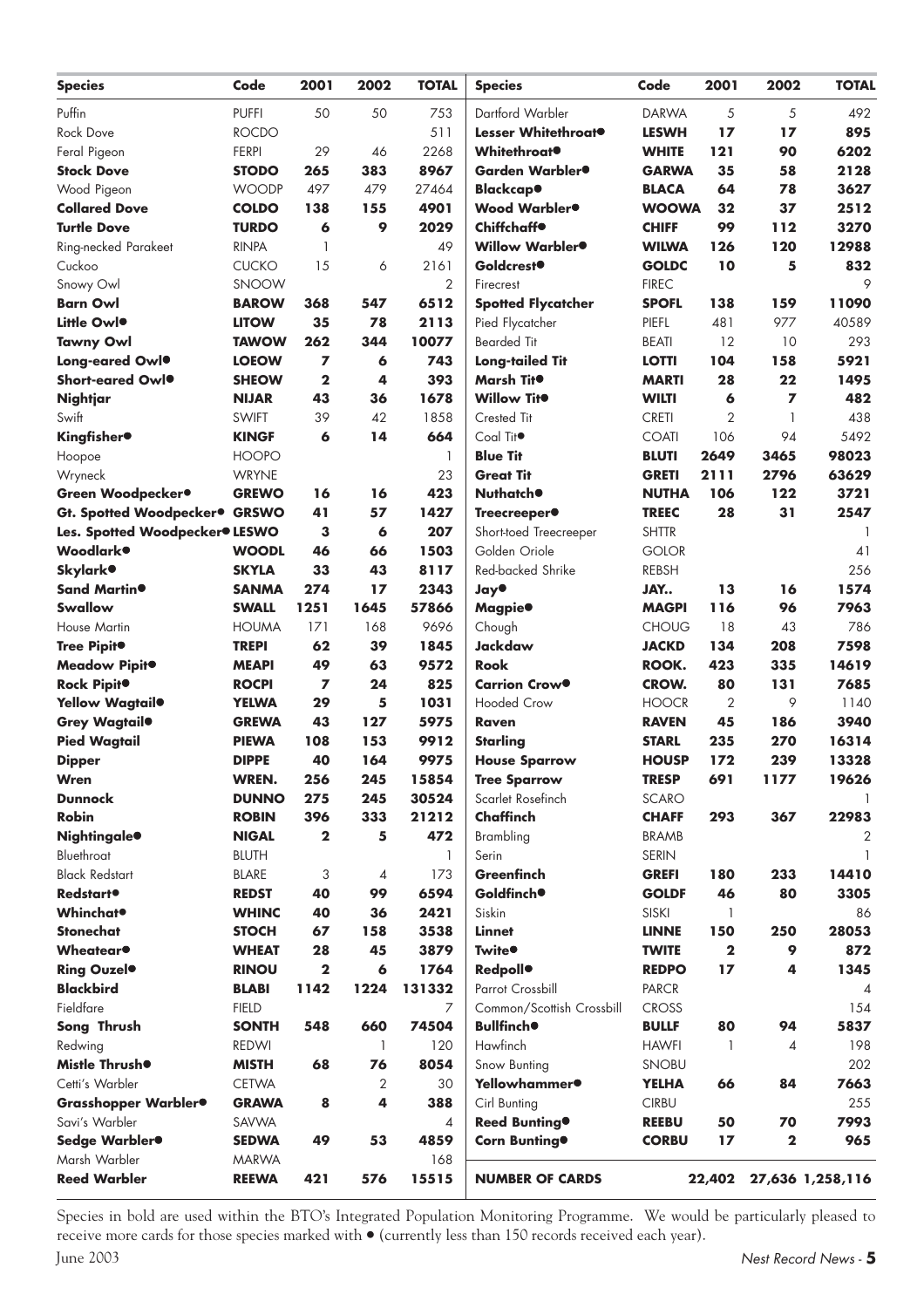# **Specific studies 2002**

#### A brief selection of your comments on last year's breeding season extracted from correspondence with the Nest Records Unit.

The access restrictions imposed in 2001 to limit the spread of Foot & Mouth Disease also restricted the amount of nest recording that was possible. Many recorders began the 2002 season eager to make up for lost time. But was it going to be a productive season? As usual, the answer seemed to depend on what species you were covering and where you were in the country.

Several ringers and nest recorders have reported recent declines in breeding populations of Pied Flycatcher (Ringer's Bulletin, Autumn 1999; RAS News, March 2001). Tony Jenkins, based in Carmarthenshire, reported that a recent trends towards reduced nestbox occupancy rates in his population showed signs of reversal in 2002 (see graph below). Gordon Vaughan noted that 2002 was also a good year for his Pied Flycatcher population in Devon, continuing an increase in occupancy rates that began in 1997 - in fact, 2002 witnessed the highest annual total of fledglings his birds had produced since 1993. Additional evidence for increased productivity was provided by the English Nature Devon team, who recorded their highest number of fledglings since 1997.



**Golden Grove Country Park, Llandeilo. Pied Flycatcher nestbox occupancy, 1984-2002. Graph: Tony Jenkins**

Bryan Nelson's Blue Tit population in Cambridgeshire fared well in 2002, producing the second highest number of fledglings since monitoring began in 1990. However, although the number of Great Tit breeding was fairly high, fledging success was the worst since he started recording their productivity in 1992. Conversely, Gordon Vaughan and the English Nature Devon team reported that Great Tit had a particularly productive season, with Blue Tit and Nuthatch also faring well. Box occupancy of a single House Sparrow terrace monitored by Tony Jenkins in Carmarthenshire was impressive too, with 20 of the 24 boxes used for a total of 33 nesting attempts.

While cavity nesters appeared to be doing well overall, the opposite was true for some open-nesting species and hirundines. Max Meadows in Essex reported declines in the number of nests he was able to locate for a variety of migrant insectivores including Swallow, House Martin, Sedge Warbler, Whitethroat, Chiffchaff, Willow Warbler and Spotted Flycatcher, although Jay, Woodpigeons, thrushes and woodpeckers appeared to be increasing in number.

The 2002 breeding season seems to have been a successful one for both migrant and resident open-nesters breeding at John Little's site in Surrey. Numbers of Tree Pipit, Whitethroat, Willow Warbler, Goldcrest, Stonechat, Redstart, Yellowhammer, Reed Bunting, Linnet and Chaffinch were all high. However, the number of Skylarks had fallen from the previous year.

The Grampian Ringing Group Tawny Owl report produced by John Massie and Robbie Walker showed that breeding was late, with the majority of individuals laying in the first week of April. In addition, the numbers of breeding pairs were down on previous years. Colin Hull in Hertfordshire noted that 2002 was also a poor year for Moorhens due to a high incidence of failure for early nests. Robin Harvey and Mark Brown reported that breeding success on the Farne Islands had been reasonable for Fulmar, Cormorant, Eider, Ringed Plover, Black-headed Gull, Kittiwake, Sandwich Tern, Arctic Tern, and Razorbill, but mixed for Shag, Oystercatcher and Puffin and poor for Common Tern. Julian Greenwood's Study of Black Guillemot in Bangor showed that, although breeding numbers were relatively high, the number of young fledged in 2002 was substantially lower than in previous years.

Nest failure can occur for a variety of reasons. Douglas Trigg in Oban noted that an increase in Pine Marten abundance has resulted in widespread destruction of nestboxes. These mustelids tear them apart in search of food. Gordon Vaughan reported that Dormice were stealing eggs at his site in Devon. Bumblebees also seemed to be particularly prevalent there in 2002. Possibly the most bizarre report was from Malcolm Calvert in Cheshire, who found a Chaffinch nest built in a reed bed in true Acrocephalus style. The remains of one chick was found in the middle of the reed bed. Doubts were expressed that the other nestlings would have made it to dry ground on their first flight.

# **Top Nest Recorders in 2002**

National Trust Farne Islands NTF (2,281 records) - J E A Brook & R C Cooke B&C (1,931) - Merseyside Ringing Group MRG (930) - David Warden DWA (790) - Bob Danson RD (782) - Birklands RG BRG (668) - John H Wood JOHW (402) - Ron Louch & David Thompson L/T (378) - Bob Swann RLS (369) - Bill Grainger et al. JR (357) - Ivan Proctor IPR (351) - Geoff Myers GWM (338) - Max Meadows MOM (333) - Peter Roe PER (306) - Bob Stevens RS (260) - Matt Prior MGPR (255) - John B Kemp (WWT) WWTW (253) - John & Chas Holt J&CH (250) - Bristol Naturalists' Society BNS (244) - East Dales RG EDRG (240) - Dave Francis DMF (232) - Rye Meads RG RMRG (229) - John Roberts JALR (228) - Robin Ward (Imber Conservation Group) ROW (225) - Lancs. & District Birdwatching Society LDBW (220) - Gordon Vaughan GAV (219) - Paul Holness PRH (219) - David Oliver DWO (211) - John Lloyd JVL (207) - Nigel Lewis NJL (202) - Sorby Breck RG SOBG (201) - Clyde RG CRG (200) - Dave Hazard DAVH (200) - Alan Old ABO (190) - Calf of Man Bird<br>Obs. COM (185) - Douglas Trigg DOTR (177) - Peter Obs. COM  $(185)$  - Douglas Trigg DOTR  $(177)$  -Johnson PEJJ (177) - Isabel, Philip & David Hildred IPDH (172) - Souder RG SDRG (171) - Mick Cook & Mike Netherwood MCMN (170) - Northumbria RG NRG (170) - D A Myers DAM (161) - Peter Robinson PJR (161) - E D Cameron EDC (160) - Mel Preston MAXP (156) - Jerry Lewis & Steve Roberts JMSL/L&R (212) - Mike Carrier MICA (154) - Julian Driver JDR (149) - P Page et al. (English Nature Devon Team) P/ R (142) - Jim Hodson JMH (141) - Rod Smith ROS (138) - Manx RG MANX (137) - Michael D Russell MDR (137) - Harold Lowe GAL  $(126)$  -Winter NEW (125) - Nigel Westwood NJW (125) - John Callion JCA (124) - Richard Jenkins RAJ (124) - Ronald Turkington RHT (120) - Ian Spence IMS (119) - Peter Goodlad PG (111) - Anne Goodall AEG (110) - Rob Husbands ROXH (109) - Neil Brown NGB (106) - Nicholas Watts PNW (106) - North West Norfolk RG NWNR (105) - Derek Holman DHOL (104) - Gordano Valley RG GVRG (104) - Mike Rogers MHR (103) - Treswell Wood IPM Group TWIG (101) - Robert Smith (North Solway RG) SMI (100).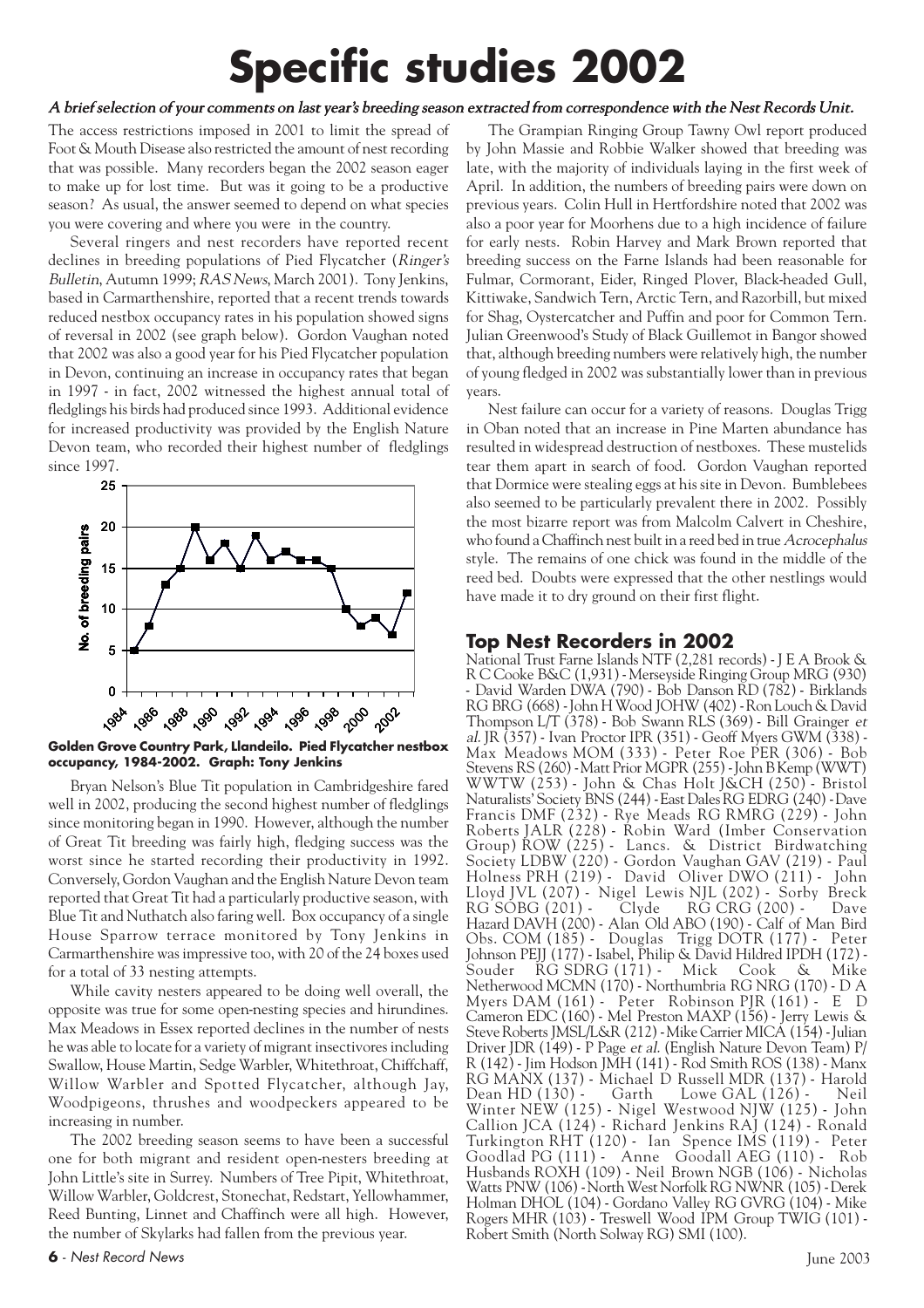# **How to improve the value of your nest records**

A quick guide to some of the more common card errors and how to solve them. These notes are meant to assist and not restrict you, but if you require clarification about any of these points, please refer to the NRS Handbook or contact the Nest Records Officer.



#### 1 Species Code

Use one of the five-letter species codes given in the NRS Handbook or the full species name.

#### 2 NRS Observer Code

Only one NRS Observer Code should be entered on each card. Please contact the Nest Records Officer if you have not been allocated a personal code or one for your group. As a last resort you can submit your cards without a code, but be sure to include your name and address details.

#### 3 Visit dates

Please record a date for each line where you have recorded a Status Code. We recommend that observers try to visit active nests at least twice, as this makes the record much more useful than a single visit card.

#### 4 Eggs & young counts

If you are uncertain how many eggs or young are in the nest use '?'. Use '2+' to indicate 'at least two' and '(2)' for 'about two'.

#### 5 Status Codes

Please record **both** letters of the 'official' Status Codes in the same column. Please try to record the most important codes first. We are only interested in 'active nests' so please do not submit cards for nests that failed before any eggs were laid.

#### 6 Comments

These comments are useful for specific analyses but try to ensure that you have selected the appropriate 'Status Code'.

#### 7 County Code

This consists of four letters starting with GB or ER. Please continue to use the county code given in the handbook, even if the name of your county has changed.

#### 8 Grid reference

Record two letters followed by six numbers (eg SD123456). Use dashes if recording four figure (SD12-45-) or two figure (SD1-4-) grid references. (For Eire and N Ireland use the single letter and a hyphen , eg S-123456)

#### 9 Ring numbers

If you have used the Status Code 'YR' please record the ring numbers of the chicks here.

#### 10 Returning cards

If at all possible, please return your cards to us preferably before Christmas or by 1 February at the latest. Please put 'Nest Records Unit' on the envelope. We can process your returns much quicker if you also include a NRS Summary Form (available on request).

Second/third/fourth broods should be recorded on a fresh card and stapled or paper-clipped to the first.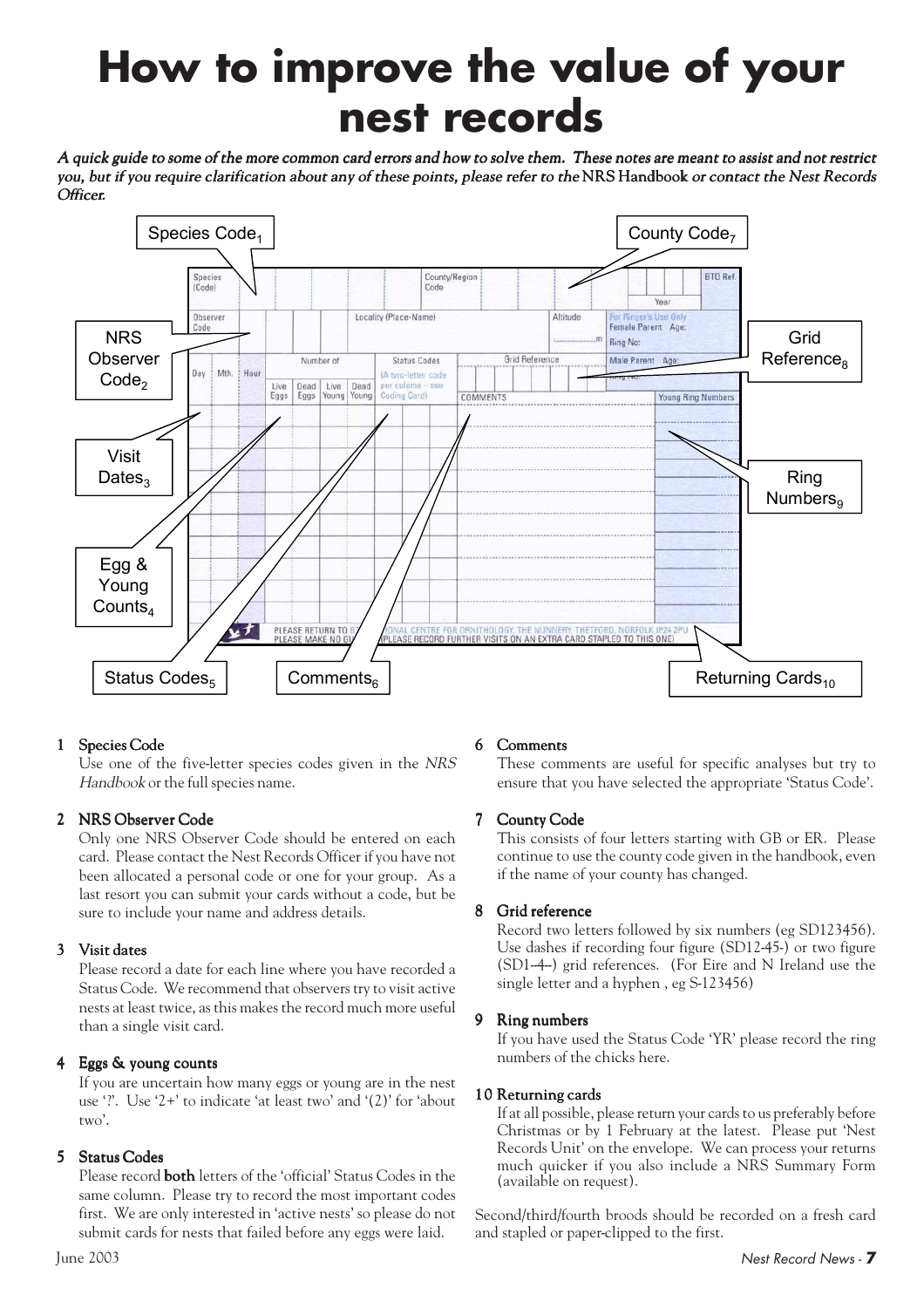# **A substantial clutch of papers**

#### As the Nest Record Scheme enters its 65th year of data collection, Dave Leech, the new Head of Nest Records, looks back at some of the contributions that nest recorders have made to bird conservation in the UK.

The fact that the Nest Record Scheme is mentioned in over 270 separate articles, bird reports and books produced since the BTO began collating productivity data in 1939, is an impressive testament to the hard work and dedication of nest recorders past and present. The range of topics covered by these publications is as impressive as their number, and it continues to expand as novel threats to the survival of bird populations continue to arise.

The first published study to use NRS data was a now classic investigation of seasonal, geographical and annual variation in clutch size, the timing of breeding and hatching success in the Robin, undertaken by the famous David Lack in 1946. Such descriptive studies of breeding parameters have subsequently been produced for more than 60 species, both passerine and nonpasserine, in over 80 published articles. Comparing current levels of productivity with the values presented in these publications allows potentially detrimental trends in breeding success over time to be identified and investigated.

Three processes control the size of a population: survival, movements and productivity. By contrasting variation in survival and immigration/emigration rates, as measured by the Ringing Scheme, with variation in breeding success, as measured by the NRS, it is possible to determine which of these processes is responsible for driving observed population trends.

### **Intensive agriculture – extensive declines**

Many granivorous farmland bird species have been decreasing in number since the mid-1960s. An investigation by Gavin Siriwardena et al. in 2000 focused on 12 of these species, and concluded that only in the case of the Linnet could a reduction in productivity, specifically a decrease in nest survival rates during incubation, have caused the observed population decline. In fact, many of the species studied actually demonstrated increased breeding success as numbers fell, a relationship that was also noted by O'Connor studying Great Tit, Wren and Yellowhammer in the 1970s and 1980s, by Chamberlain and Crick studying Skylark in 1999 and by Peach studying Reed Bunting in 1999. This apparently counter-intuitive phenomenon is probably caused by a reduction in competition for resources between individuals as the size of the population decreases, leading to increased success for those individuals remaining. Alternatively, the remaining individuals may be concentrated in the best habitats once the population has declined. The decrease in Linnet productivity, and indeed the decline in survival rates of the other species investigated, may have been caused by food shortages as fields that once contained stubbles are increasingly used to grow winter cereals. Modern farming techniques also ensure that less grain is spilt during harvesting and the increased use of herbicides reduces the availability of weed seeds in arable areas.

# **Thin on the ground**

With agricultural intensification came development of new agrochemicals. The late 1940s witnessed the introduction of organochlorine pesticides (DDT, BHC), with the even more toxic cyclodienes (aldrin, dieldrin and heptachlor) arriving on the market in the mid-1950s. The increasing use of both types of compound coincided with a sharp rise in the incidence of egg breakage and embryo deaths as evidenced by nest record studies of Merlin by Newton and Crick, Sparrowhawk by Newton and Stock Dove by O'Connor and Mead. Further research demonstrated that high concentrations of these pesticides in the diet led to eggshell thinning, with eggs becoming easily damaged in the nest. Fortunately, the withdrawal of these chemicals during the 1970s and 1980s saw a significant recovery in the breeding success of these species.

# **Walking on eggshells**

Changing agricultural practices have also had a negative impact on some species breeding in pastoral habitats. Increased sheep stocking densities on grassland in Northwest England and Wales is thought to be a major factor in the decline of Golden Plover nesting success identified by Crick in 1992. A study by Shrubb in 1990 found that, as stocking densities increased, so too did the incidence of nest trampling and desertion of Lapwing nests, with 10% of nests deserted in 1985 compared with 5% in 1962.



Increased stocking rates have led to a higher incidence of nest desertion and nest trampling in Lapwing and Golden Plover. Photo: George Higginbotham.

#### **Home or away**

The explanations for population declines may not always be found on the breeding grounds. In a paper published in 1992, Baillie and Peach investigated the processes responsible for variation in the abundance of a range of migrant species that winter in Africa, including Blackcap, Whitethroat, Sedge Warbler and Swallow. Their analyses demonstrated that, while the relationship between population size and breeding success was poor, survival rates appeared to increase as abundance increased and decrease as numbers fell. A previous analysis by Peach et al. in 1991 indicated that Sedge Warbler annual survival rates were correlated with rainfall on the wintering grounds, probably due to the decreased availability of insect food in dry years. This is likely to be the case for the other migrant warbler species studied by Baillie and Peach as they are all insectivorous.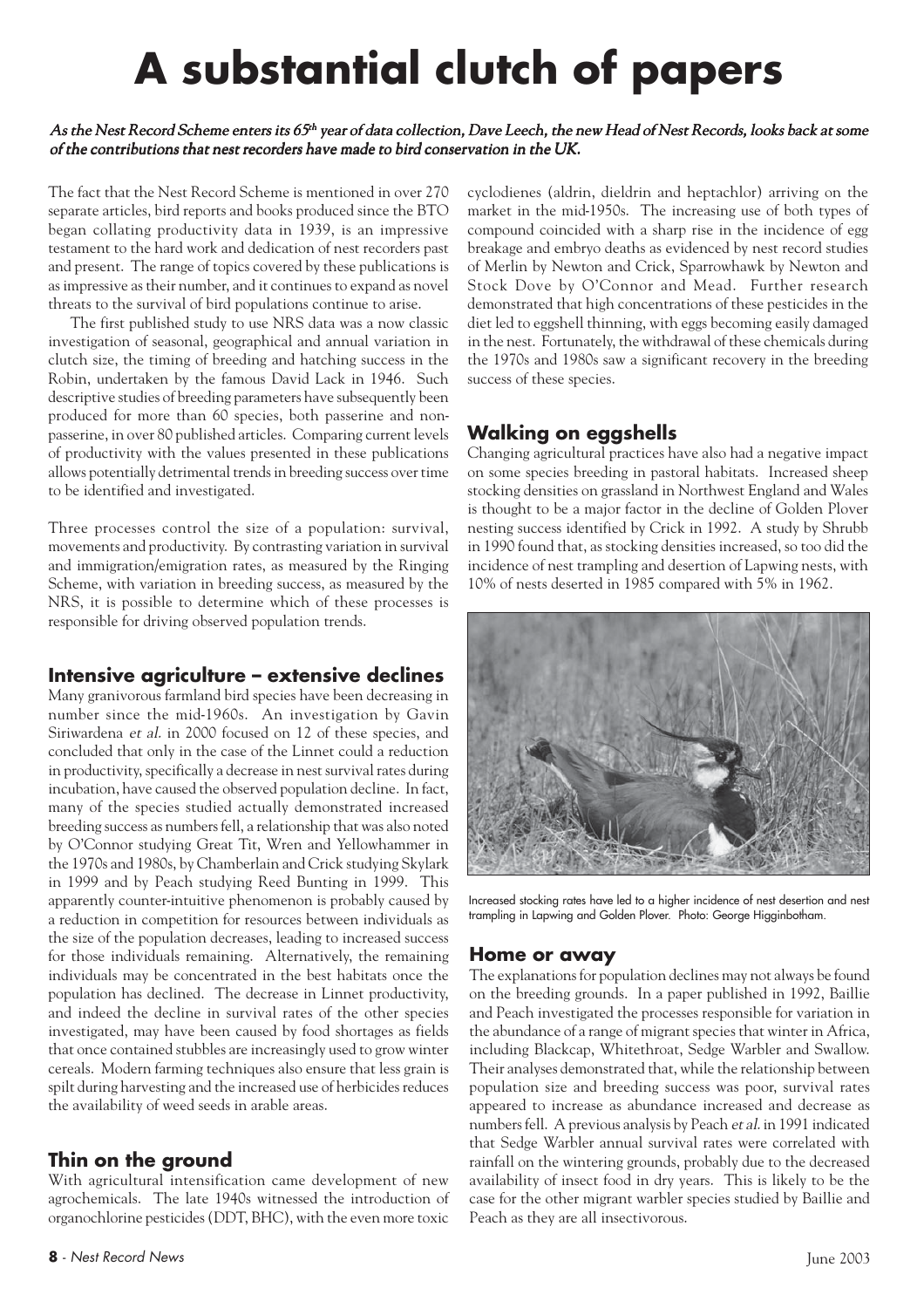

Fluctuations in Willow Warbler abundance are not due to variation in breeding success but to survival rates over the winter period. Photo: Tommy Holden.

### **Timing is everything**

NRS data can also be used to investigate changes in the timing of reproduction. Humphrey Crick et al. studied clutch initiation dates over the period 1971-95 for a suite of 65 species and found that 20 species had advanced their laying date significantly. On average these species were laying 8.8 days earlier, matching the advancement of deciduous vegetation coming into leaf in the Northern Hemisphere over the same period. This trend towards earlier laying was identified across a broad range of species including waders, resident and migrant insectivores, corvids and seed-eaters. Further work by Crick and Sparks in 1999 demonstrated that the laying dates of 31 of the 36 species studied were significantly related to either mean monthly temperatures or rainfall. These results suggest that birds are responding to global warming, producing clutches progressively earlier as temperatures rise. In fact, the earliest Robin and Chaffinch laying dates are currently used by the UK Government as one of the 34 indicators of climate change in the UK.

At first glance, early laying seems to be potentially beneficial, extending the breeding season so that a larger number of repeat broods can be raised and allowing offspring more time to build up fat reserves in preparation for their first winter. However, this is not necessarily the case. Birds time their reproductive attempts such that the nestling period coincides with peak prey availability. However, research on the Great Tit by Visser in the Netherlands and Buse in Oxford has shown that, while the birds are able to advance their laying dates as temperatures rise, their caterpillar prey are able to advance their hatching date still further while also developing at a much faster rate. This reduces the synchrony between nestling demand and food availability, and may have potentially catastrophic effects on breeding success. The situation may be even worse for migrant species as they are constrained from laying earlier by the timing of their arrival on the breeding grounds.

It is vital that we continue to collect high quality data on the breeding success of British birds as without it we are unable to identify the processes responsible for driving population declines in these species. Without this understanding, it would not be possible to identify and combat the cause of such declines. Your records really DO count.

# **Featured Species: Tree Pipit**

Many people will be familiar with the parachuting display flights of the Tree Pipit Anthus trivialis in spring. Tree Pipit is a summer visitor to Britain, arriving from late March/early April. The species breeds throughout the country, although there has been a range contraction in southern England and, surprisingly, few occur in Ireland. There were an estimated 120,000 territories in Britain at the time of the 1988-91 Atlas. Niall Burton has been developing an interest in this species over the last few years and here he provides a few tips on how to find the nest.

The species is usually associated with heaths, the upland birch and oak woods of northern and western Britain and the ffridd of Wales. However, high densities may also be found in young conifer plantations.

Breeding may occur from the last week of April, although in East Anglia most pairs lay their first clutches in the second week of May (see graph). Many pairs only lay one clutch, although those that have lost their first clutch or brood, or which have had a successful and early first attempt, may lay a second. Clutches typically vary from between three to six eggs, with clutch size declining over the breeding season.

As with other pipits, Tree Pipits nest on the ground, under grass and often with dead bracken or other vegetation also overhanging the nest cup. Nests are often located near to one of the male's favoured song posts. Pairs may be particularly secretive and variable in their behaviour during incubation and finding nests at this stage always presents a challenge. In their book, A Field Guide to Birds' Nests (1972), Campbell and Ferguson-Lees detail the most reliable method for finding nests during incubation (summarising the methods previously described by Clive Simson). Just before and during the laying period, pairs feed together close to the nest. When flushed, they fly up to a nearby perch and then drop to the ground again. Nests may be found once incubation has started by tapping out these spots.

June 2003 Nest Record News - **9** At all times it is important to be able to recognise the species' different calls. Females returning to eggs may 'peep' nervously

and once located can then be watched back. They also often use their 'zeep-zeep' flight call when flying to

and from the nest. A male singing with food in its beak is likely to be carrying food to an incubating female. Nests may be more readily found with young, when adults can be followed carrying food, although often they may be more wary at this stage.



#### Niall Burton BTO Habitats Department



**The laying season (as indicated by first egg dates) of Tree Pipits in Breckland (East Anglia).**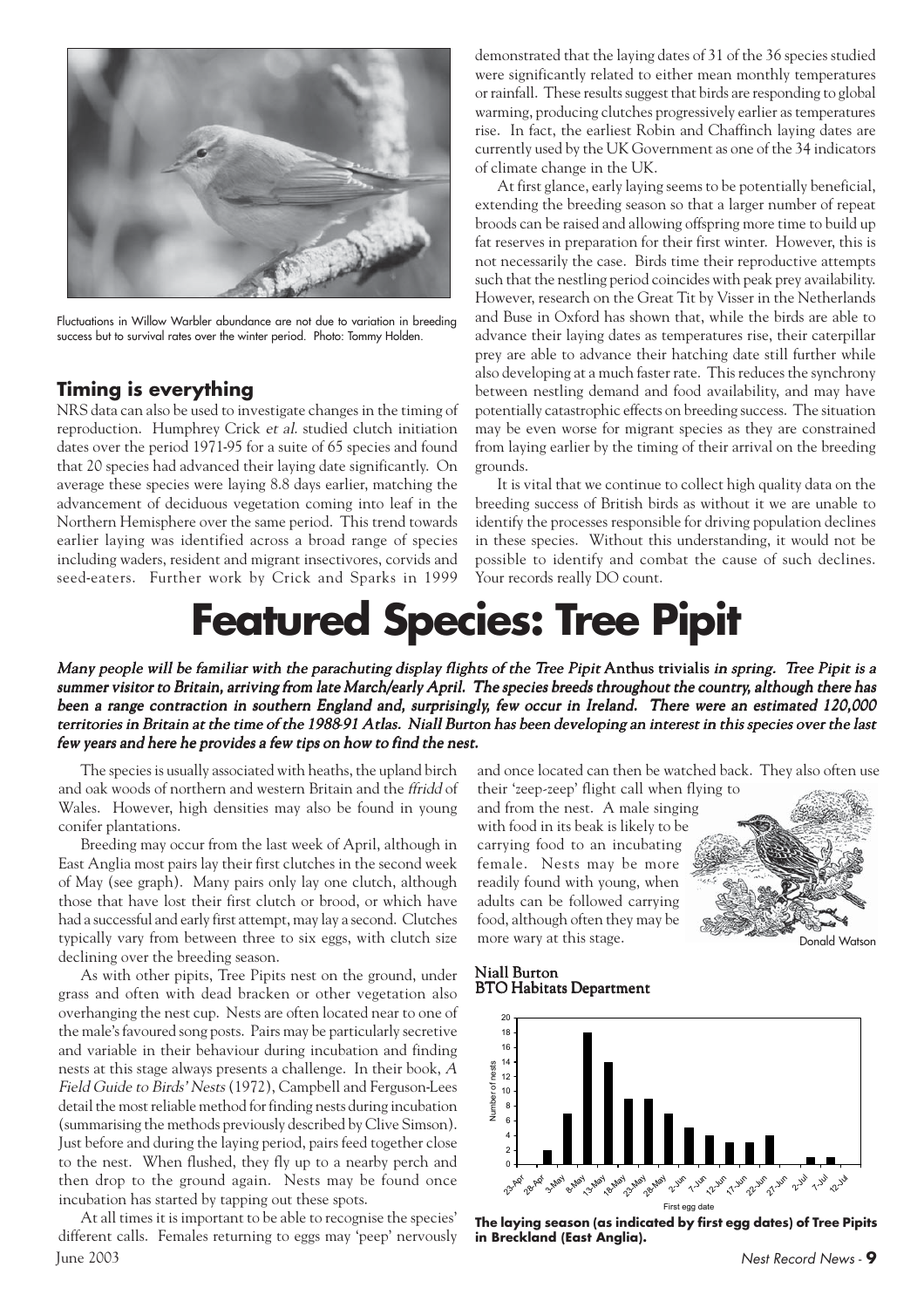# **News Roundup**

#### **Want to get more from your nest recording?**

Have you ever wondered what happens to the chicks from your nests once they've fledged and gone? Do they survive, do they come back? By ringing the chicks, you may be able to start answering these questions. You will find out if they are recaught by ringers or brought in by the neighbour's cat!

Training to ring only nestlings is a simple process, and you could be ringing on your own within a short space of time. All you need is some time and enthusiasm! If you want to know more, then get in touch with the BTO Ringing Unit and they'll find a ringing trainer in your area.

#### Contact: Mark Grantham (mark.grantham@bto.org)



**Are your birds doing the same?**

Recently a Linnet ringed as a nestling in Sussex was reported in Belgium, a distance of 250 km. Another nestling, a Clwyd-bred Chaffinch, was caught and released by a ringer in the Netherlands, having travelled over 520 km! Linnet photo: BTO Collection

# **Handbook illustrations**

We have discovered that some nest recorders have been sent temporary copies of the Nest Record Scheme Handbook that were missing their illustrations. The most important one shows the primary feather growth stages IP, FS, FM and FL (illustration below). If you have a faulty copy and would like a replacement, please contact the Nest Records Officer.



# **Handwriting**

Most Nest Record cards (with the exception of Schedule 1 species) are input out-of-house. To reduce inputting errors please ensure that your handwriting is as clear as possible.

#### **LB or NN?**

The Status Code 'LB' should only be used for nidifugous species such as Lapwing and Skylark that leave the nest before being able to fly. 'NN' (a 'Success code') should be used when these birds take their first flight (ie they have 'fledged').



# **The oldest nestbox still in use?**

Nest recorder David Warden writes: "In 1947, while still at school, I made a nestbox. A pair of Blue Tits used it that year and in 1949 a pair of Great Tits. I moved the box from Hall Green, Birmingham, then to Worthing, Sussex and finally to its present location at Chew Valley Lake, Somerset. It occurs to me that this may be the oldest nestbox still in use." Can anybody beat this record?!

### **Insects in nestboxes/nests: information wanted**

We have been contacted by a student carrying out research into the insects that have been found in nestboxes and nests. If any nest recorders can help with information please contact: Edie Jolley, 16 Mountfields, Halifax HX3 8SS e-mail: ediejolley@hotmail.com

# **National Nest Reference Collection**

Many nest recorders are already contributing used (finished with) nests to the national collection based at the Hunterian Museum of the University of Glasgow. The collection already contains over 550 nests of 54 species and more are sought. Their 'wish list' includes examples of nests from more unusual species like Hawfinch, Corn Bunting, Woodlark and Nightingale. We know that some nest recorders find nests for these species and might consider collecting them at the end of the season. If you can help, you can obtain further details of what is required from: Dr Mike Hansell

Division of Environmental & Evolutionary Biology University of Glasgow Glasgow G12 8OO Tel. 0141 330 4779 e-mail: M.Hansell@bio.gla.ac.uk

# **Cleaning out nestboxes and the Law**

Section 1(1)(c) of the Wildlife and Countryside Act 1981makes it an offence for anyone to take or destroy the egg of any wild bird. However, following an article published in Nest Record News in 1995, the Department of the Environment made special provision for those who need to clean out nestboxes containing abandoned eggs. This is now legal provided it is carried out between 1 August and 31 January. The eggs must be destroyed promptly and cannot be kept or sold. (These details originally appeared in Nest Record News No. 11, pages 16-17 and No. 12, page 18).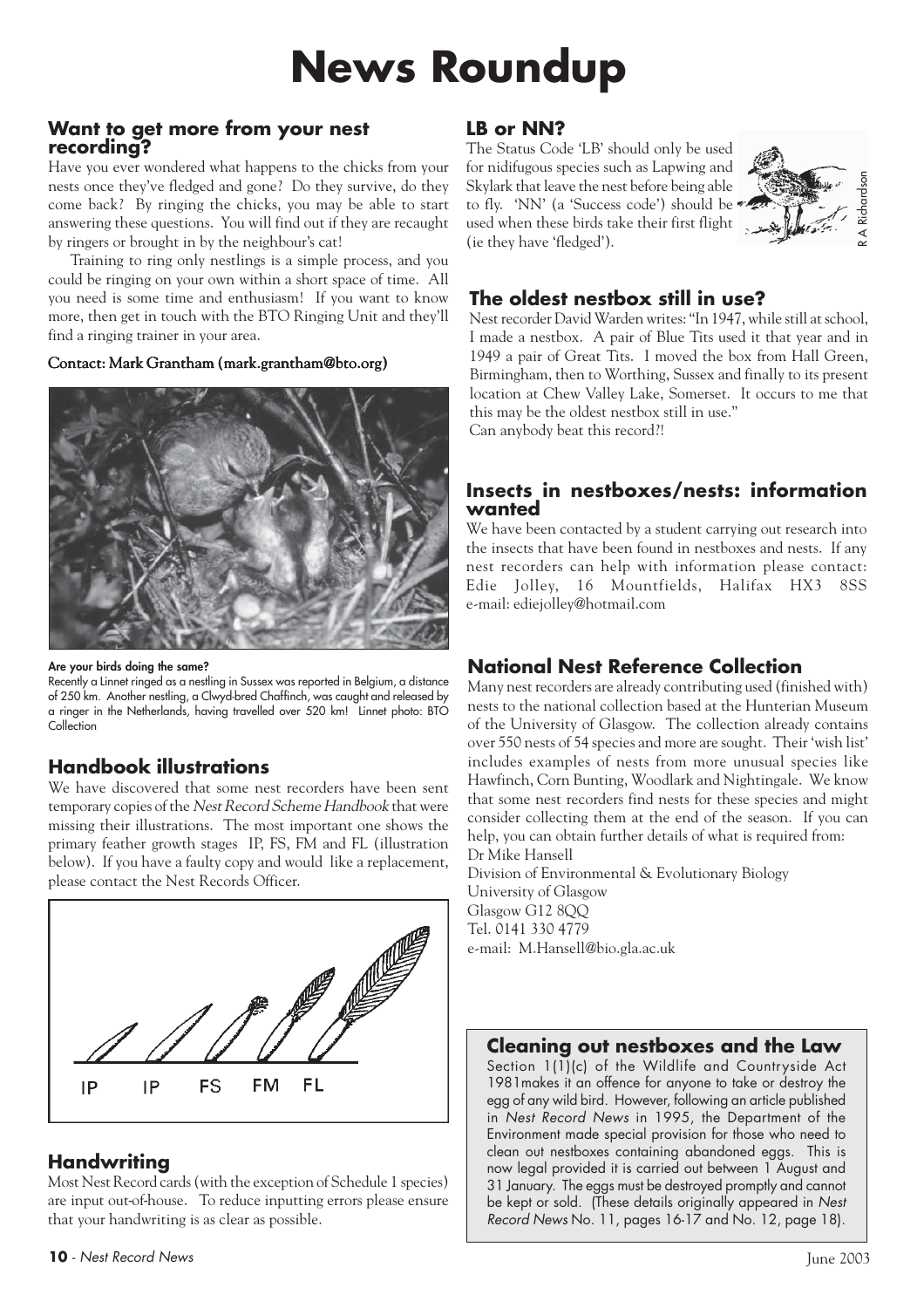# **The new Collins Field Guide**



Collins revised their field guide Bird Nests, Eggs and Nestlings in 2002. As far as we know, this is the only field guide on nests, eggs and nestlings currently in print. It is certain to be of interest to BTO nest recorders who don't already have a copy of the earlier edition. Well illustrated with artwork, drawings and photographs. It even contains a short introduction to the Nest Record Scheme written by David Glue!

ISBN 0-00-713039-2 Price £19.99

#### **Using mirrors to deter nestbox predators**

Nest Recorder John Clarke reports on a novel solution to the common and often very serious problem of nestbox damage caused by Great Spotted Woodpeckers.

"Some years ago I came across a colony of thirty House Martin nests under some eaves. Most strikingly, just below each one was a small piece of mirror. The owner of the house explained that he had once reared an orphaned Great Spotted Woodpecker in a budgerigar cage. As the bird grew he had provided a perch, then a ladder and then a bell - all of which the young bird accepted. However, when he hung a mirror in the cage the woodpecker had gone berserk apparently terrified by its own reflection. Then the owner had problems with GSW predating his House Martin nests, so he stuck pieces of mirror below each one. The effect was instant, and from then on he had no further instances of nest damage.

"I decided to fix small mirrors to 14 of our nest boxes, siting 12 in three plantations where the worst GSW damage (usually 100% of boxes) had occurred. The other two were sited in gardens. After six months one plantation box and one garden box had been damaged. After eighteen months a further two boxes had been damaged in a second plantation. At least 10 of the nest boxes had been occupied by tits.

To summarise, mirror boxes in one plantation were 100% effective, in the second plantation 75% survived for 18 months; and in the third 50% survived for 18 months. Two of the four damaged boxes were accessed via the side and not by enlarging the entrance hole."

John mentions that the tits don't seem to be put off by the mirrors, "although one did spend long periods doing a budgerigar impression, clearly fascinated by its own reflection!"

### **Nest Record Milestones Passed in 2002**

The 2002 season saw a number of 'milestones' being reached for many species. New to the list during the year was our first card for Red-crested Pochard, recorded by Nicholas Watts (PNW).

Other landmarks reached during 2002 were the following: 100th Water Rail - Lancs & District Birdwatching Society (LDBW) 2,000th Cormorant - Mike Carrier - (MICA) 4,000th Lesser Black-backed Gull - Bristol Naturalists' Society (BNS) 6,000th Little Tern - Dee Estuary RSPB Reserve (GRON) 8,000th Mistle Thrush - Birklands RG (BRG) 8,000th Eider - Calf of Man BO (COM) 10,000th Tawny Owl - John Massie & Robbie Walker (JMA) 10,000th Artic Tern - National Trust Farne Islands (NTF) 11,000th Spotted Flycatcher - John Clarke (JCKE) 14,000th Kittiwake - Peter Robinson (PJR) 15,000th Reed Warbler - David Warden (DWA) 27,000th Woodpigeon - Brook & Cooke - B&C) 28,000th Linnet - Dave Hazard (DAVH) 40,000th Pied Flycatcher - John Lawton Roberts (JALR)

- 57,000th Swallow Garth Lowe (GAL)
- 74,000th Song Thrush David Oliver (DWO)

# **Sparrowhawk prey Items**

Richard Howells, one of our youngest nest recorders, has collected the remains of 75 prey items at a Sparrowhawk nest site he is monitoring in Gwent. These have included Starling, Blackbird, Greenfinch and a juvenile Robin. A couple of bird rings have also been found, one from a Blackbird and the other is a colour ring that has still to be traced.

Richard writes "I also found five Woodpigeon legs and one breast bone with both wings still attached. This proves that the female must have been strong enough to carry a whole pigeon back to the nest. This was probably one of the reasons why all of the seven chicks fledged successfully. Another reason may have been that they were the only pair of Sparrowhawks in the wood, giving them an abundance of food sources."



Female Sparrowhawk with Woodpigeon. Photo: Bill Watkins/BTO Collection. Whilst Sparrowhawks do take Woodpigeons, most prey items are smaller than Blackbird size. Male Sparrowhawks usually do all the hunting until the young are about half-grown, after which the female helps (BWP). Inset: Colour-ringed leg found in Sparrowhawk nest. Photo: Richard Howells.

#### **Dear anonymous nest recorder…**

Every year we receive anonymous batches of filled-in nest record cards. They usually arrive loose in envelopes without any indication of where they have come from. We have been able to track down most of them this year. Please remember to include your name and address with any card submissions so that we can send you a receipt and replacement materials. Where possible, please include a Summary Sheet with your cards. If you need one of these, please don't hesitate to ask. Many thanks.

### **STOP PRESS..STOP PRESS..STOP PRESS**

A number of nest recorders have reported that the turn of the year (2002/03) has been exceptional for nesting owls. Second broods of Barn Owls were still in the nest in November and December. Tawny Owls started laying in January.